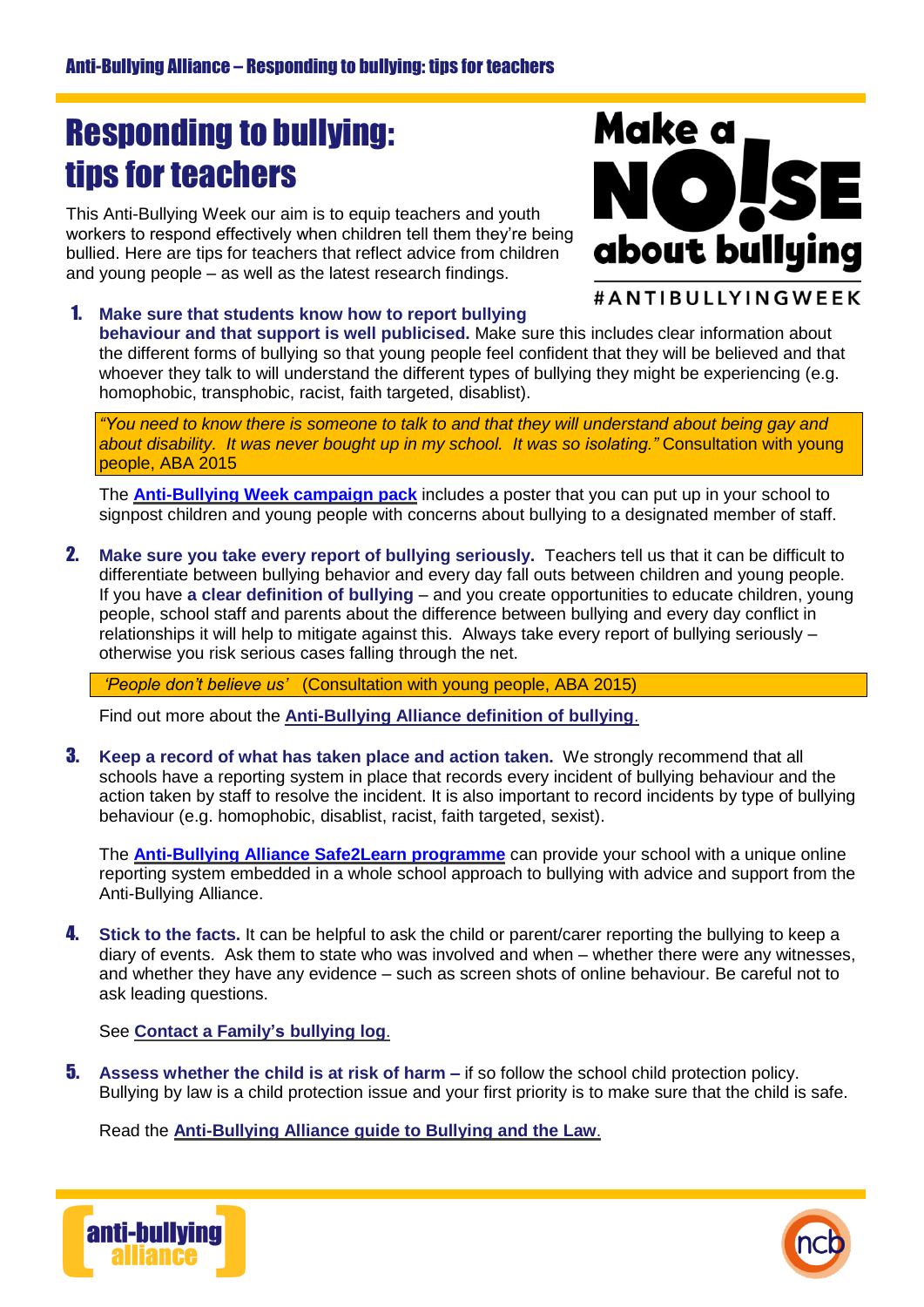6. **Ask the child what they want to happen.** It is important that the child or children on the receiving end of the bullying behaviour feel included in any action taken and that they are not surprised by anything you do. Children fear what might happen if they report bullying – particularly that the bullying might become worse. They need you to listen, give reassurance and explain that together you will resolve the situation.

*48% of children would be nervous about telling someone about* bullying (Immediate Media Co/ABA  $2015$ ).

7. **Make sure that responses to bullying challenge and change the bullying behaviour, not try to change the child being bullied.** Children say it is common for teachers and other adults to tell them 'well if you only did this you wouldn't be bullied'. 'You're going to be bullied because of X'. This is not a helpful or appropriate response – there is never an excuse for bullying another person.

*"They say 'you bring it on yourself' because you look or act different. Instead of doing something to stop it, they just said I needed to learn to fit in, because I looked differently."* (Tackling Homophobic, biphobic, and transphobic bullying: The views of disabled young people. ABA 2015).

8. **Be clear on your response to bullying.** Your school anti-bullying policy should state what bullying is – and how you will respond to it. While you may decide to take punitive measures, with every incident of bullying it is important to consider the role of the wider school community in affirming or challenging bullying behaviour, any prejudices that might be driving the bullying behavior – and whether there is a need for further training and support for staff and pupils about aspects of bullying.

Anti-Bullying Alliance **free online [training](http://www.anti-bullyingalliance.org.uk/onlinetraining)** can help teachers prevent and respond to bullying behaviour.

9. **Don't stop until the incident is resolved – and then keep going.** When it comes to complaints about schools – bullying is right up there. We regularly hear of cases where the relationship between the parent and the school has broken down, and the child is out of education – putting them at risk of serious long term harm. Take time to work with all the children involved – and where appropriate with parents and carers until you are sure that the bullying behaviour has stopped.

**Don't stop communicating** – make sure that all parties involved know what action you intend to take and when. Check in regularly that the bullying behaviour has stopped as bullying is repetitive by nature.

*22% complaints to schools are about bullying – second only to discipline or behavioural issues. Complaint is about the school not dealing with it.* (Parents' and Young People's Complaints about Schools, Department for Education, 2012)

**[Anti-Bullying Alliance online portal for parents and carers](http://www.anti-bullyingalliance.org.uk/parentportal)** is available to provide information and advice to parents concerned about bullying.

10. **Keep learning, changing and getting better at what you do.** The best schools are not the schools that say 'we have no bullying here' but the schools that show by their actions that they care deeply for all of their pupils; that they take all forms of bullying seriously and are not scared to challenge prejudice and change practice. Each school is at a different stage on the journey – some schools may still have some way to go – particularly when it comes to prejudicial behavior that extends beyond pupils to parents and carers and even other staff members. Remember that we are here to help and that the end goal is always to stop bullying so that every child can learn free from fear.